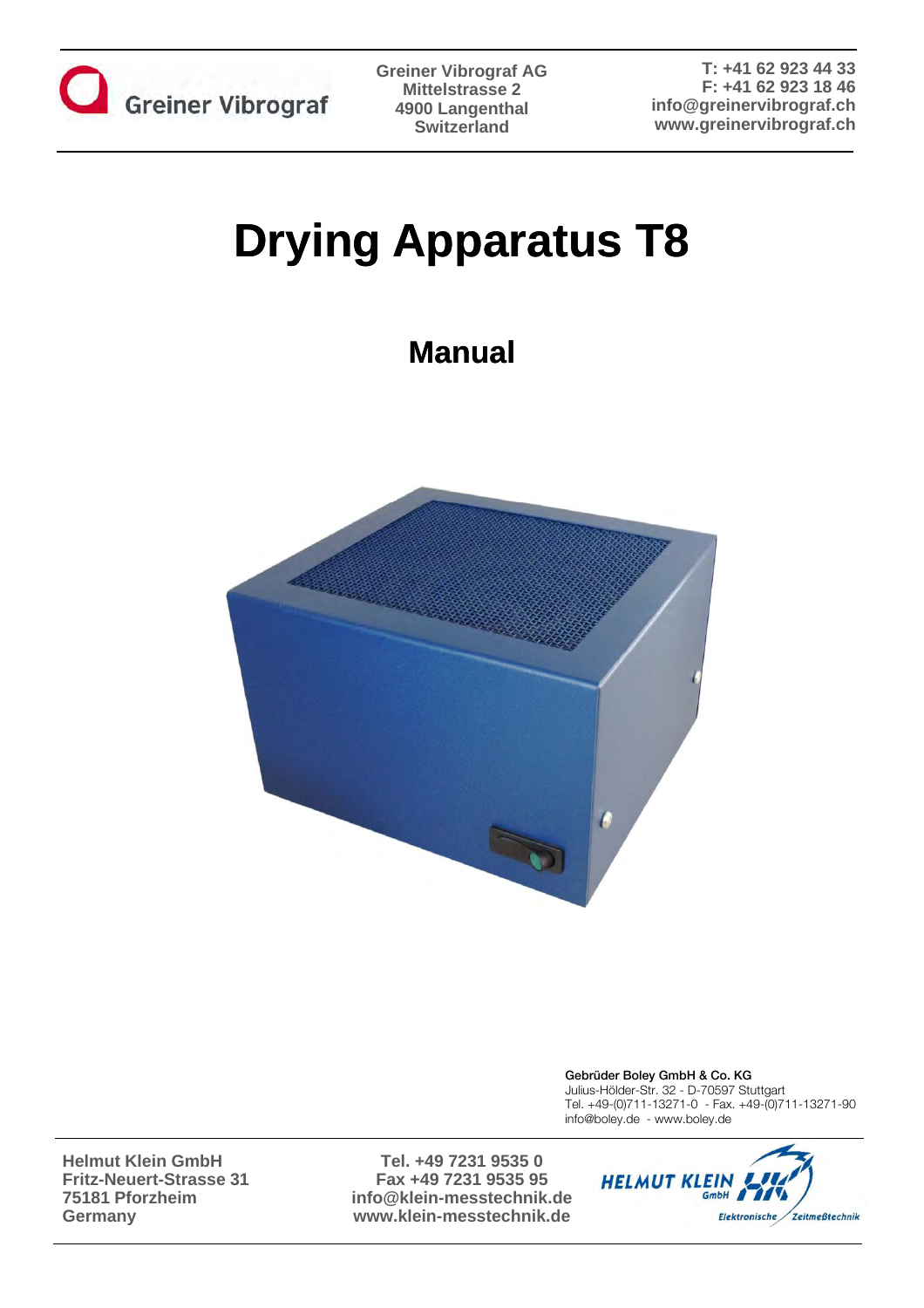## **Index**

| <b>FRONT SIDE/BACK SIDE -------------------------</b>    | Page 3 |  |
|----------------------------------------------------------|--------|--|
|                                                          | Page 4 |  |
| <b>TECHNICAL DATAS ---------------------------------</b> | Page 5 |  |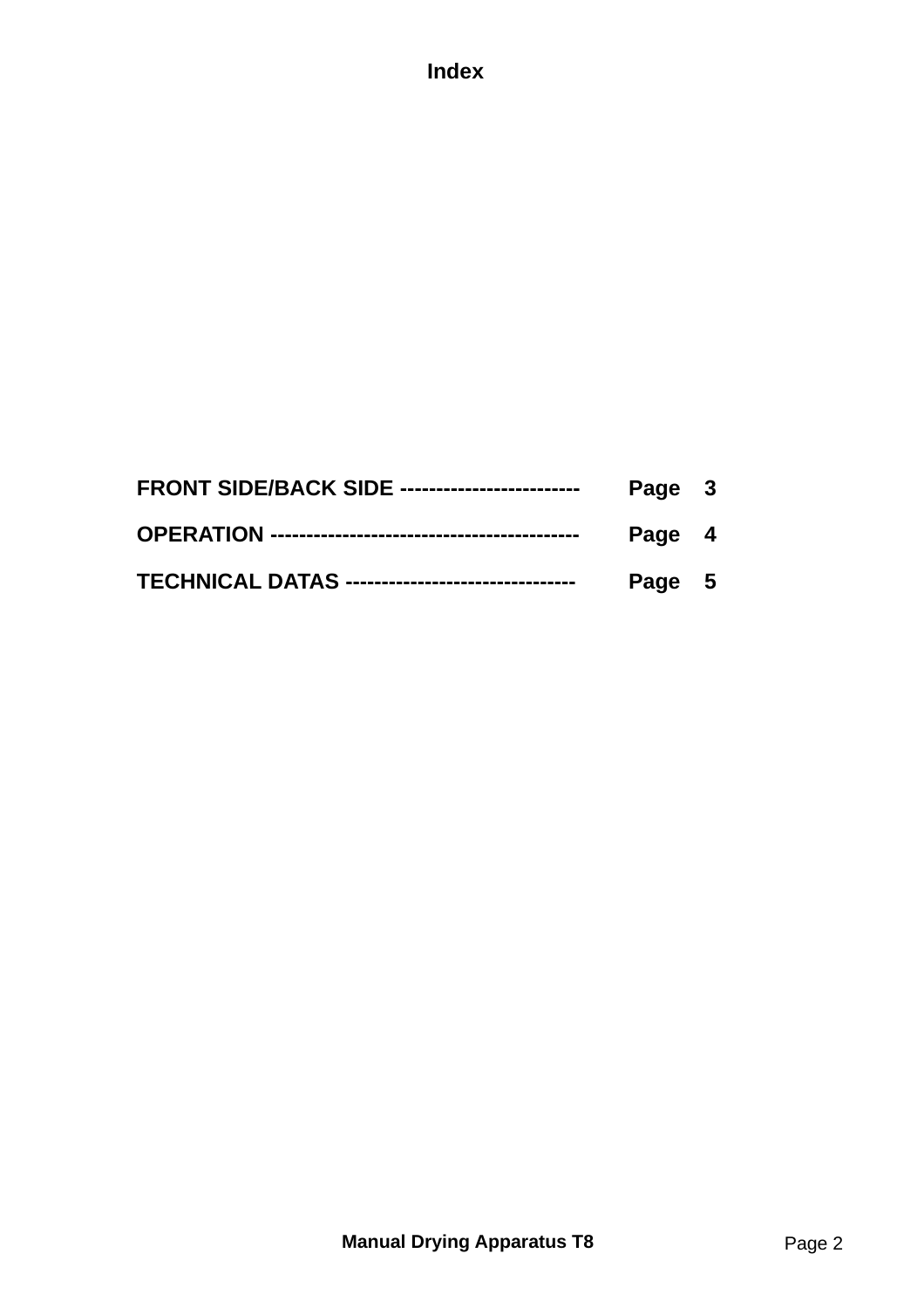#### **FRONT SIDE/BACK SIDE**

# **Front side**



### **Back side**

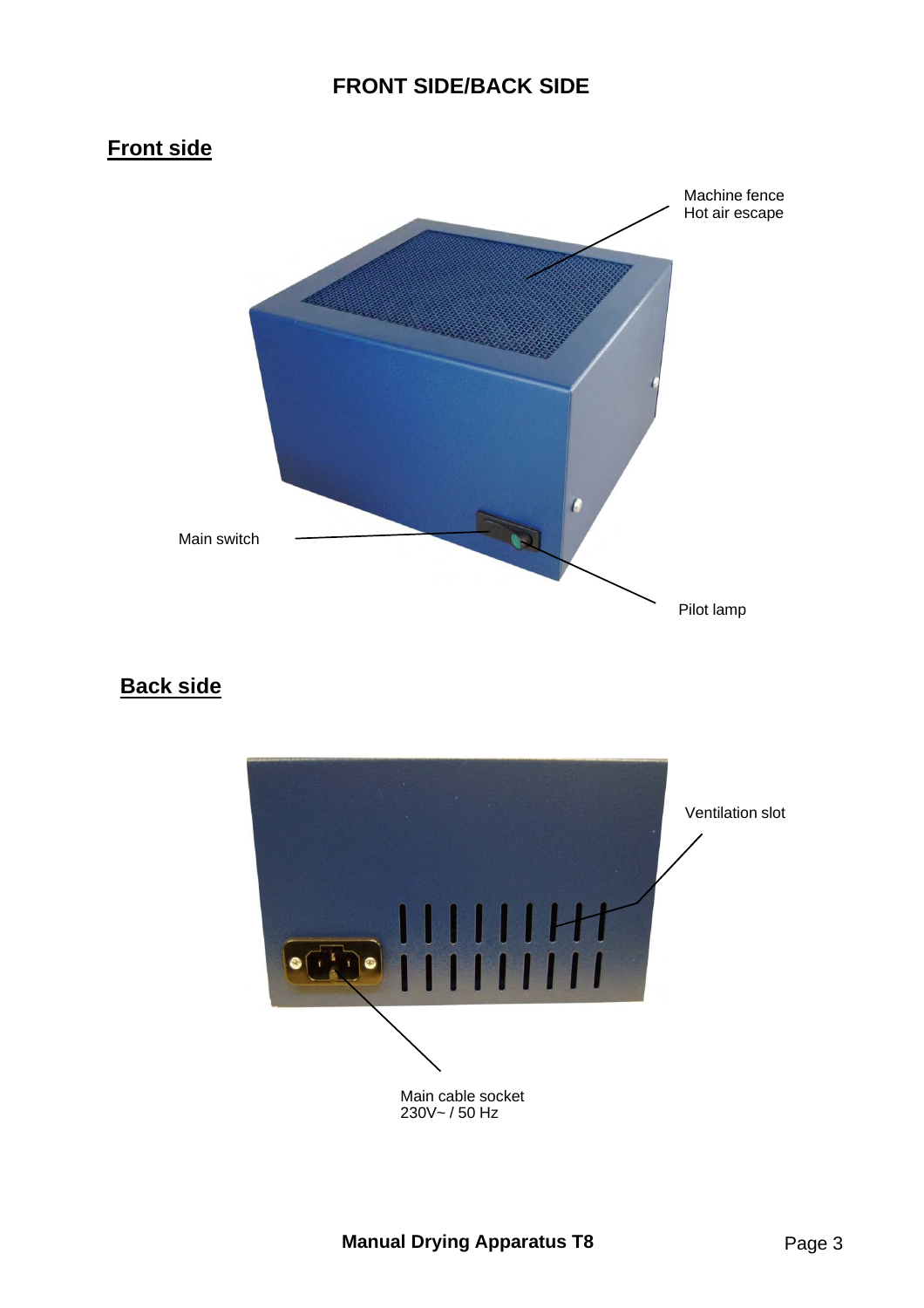#### **OPERATION**

#### **1.0 Operation**

- The standard version of the machine is intended for 230 V  $\sim$  / 50 Hz connection.
- Please insert the power cable into the main cable socket on the backside and connect with the power socket.
- Switch-on the machine with the button on the front side.

The green pilot lamp is on. The machine is ready for operation.

- The integrated ventilation is running and the heating coil is warming up.

#### **1.1 Caution!**

- Please attend that the machine runs 3 to 5 minutes to ensure that the warm air blowing out has approx. 60°C.
- Do not put extremely wet parts on the fence. Shake off the liquid or water properly before.
- Take care that no small metallic parts are falling inside the machine as it could cause a short circuit.